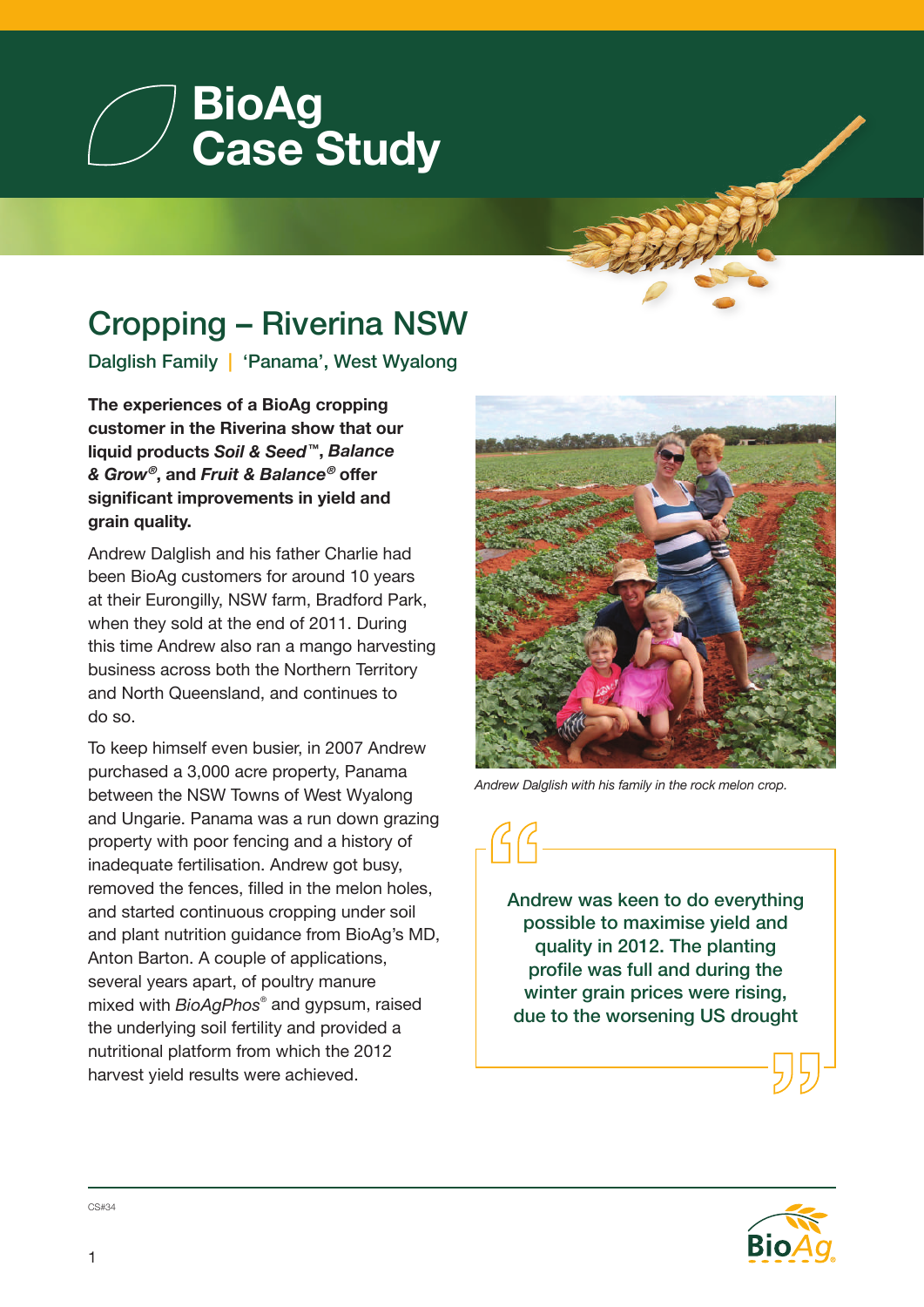In 2011, Andrew spread the blend of poultry manure, *BioAgPhos* and gypsum across much of the property as well as *Soil & Seed* with MAP as a starter fertiliser. The crop yields were high and most of the soil nitrogen was used growing this second consecutive big crop.

For the 2012 season Andrew decided to sow with 50kg per ha MAP and 4kg per ha zinc sulphate. Sulphate of ammonia was spread after sowing, because of the availability of the spreading contractor at rates of 80kg per ha for barley, 150kg per ha for canola and 120kg per ha for wheat. Andrew was keen to do everything possible to maximise yield and quality in 2012. The planting profile was full and, during the winter grain prices were rising due to the worsening US drought. The crops included 210ha Garnet canola, 120ha Eaglehawk wheat, 210ha of Janz Clearfield wheat, 245ha Hindmarsh barley, and 95ha Albus Lupins.

In late July, when the cereals were at the late tillering stage, and prior to the commencement of canola flowering, the vegetative foliar fertiliser treatments were applied as shown below.

Having given the crops every chance to maximise yield and quality by rigorously following the prescribed program, Andrew was a little disappointed that the spring failed, and his yield potential was compromised to some extent. He was, however, delighted with the yields and grades of grain that he produced.

All of the wheat was graded APW with a value of \$265 per tonne. The canola produced 43% to 45% oil with a value of \$515 per tonne, and all of the barley was graded F1 and sold for \$215 per tonne. All of the prices were achieved on a delivered West Wyalong basis.

## *Table 1 – In late July, when the cereals were at the late tillering stage, and prior to the commencement of canola flowering, the vegetative foliar fertiliser treatments were applied as shown below.*

|               | Balance & Grow L/ha | Calcium Nitrate kg/ha | UAN L/ha |
|---------------|---------------------|-----------------------|----------|
| Canola        | 6. ا                | 6.5                   | 18       |
| Wheat         | 6. ا                | 7.0                   | 14       |
| <b>Barley</b> | .2                  | 4.5                   | 12       |

## *Table 2 – From mid August to early September, the following fruiting foliar treatments were applied to the canola at the early flowering stage and to the cereal crops from 2nd node to pre-head emergence.*

|               | Fruit & Balance L/ha | Copper Sulphate g/ha | Zinc Sulphate g/ha | UAN L/ha |
|---------------|----------------------|----------------------|--------------------|----------|
| Canola        | 1.6                  | 150                  | -                  | 14       |
| Wheat         | 1.6                  | 150                  | 200                | 15       |
| <b>Barley</b> | 1.7                  | 150                  | ۰                  | 12       |
| Lupins        |                      | -                    | 150                | ٠        |



CS#34